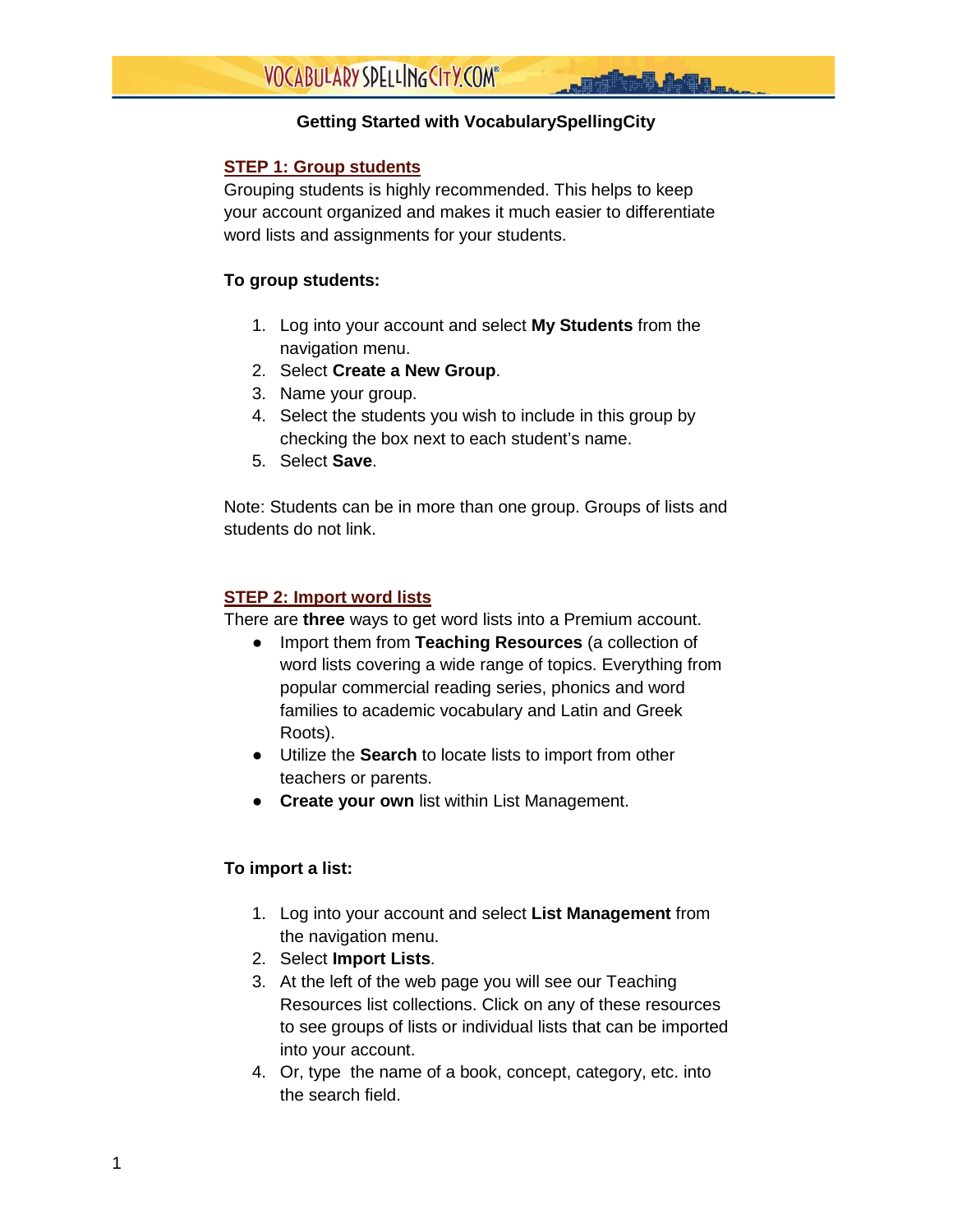# VOCABULARY SPELLING CITY.COM®

- 5. To search by teacher's name or school, go to the site map at the bottom of the page and select **Teacher/Parents** or **Schools**.
- 6. Select **Import** next to each list you wish to import into your own account.
- 7. Lists now appear on your List Management page and can edited and grouped from here.

#### **How to create and save a list:**

- 1. Log into your account and select **List Management** from the navigation menu.
- 2. Select **Create A New List.**
- 3. Name your list in the specified box.
- 4. Enter the words into the numbered boxes or follow the instructions for batch entry.
- 5. Click **Save** to continue on to the **Word Verification** page.
- 6. Click on any word to edit the word, select a definition and sentence or add your own definition and sentence.
- 7. If you made any changes, make sure to click **Save Changes.**
- 8. When done, click the **Save** button located at the bottom of the page.

Grouping lists is highly recommended. This helps to keep your account organized and makes it much easier to differentiate word lists and assignments for your students.

## **To group lists:**

- 1. Select **Create a New Group of Lists.**
- 2. Name your group.
- 3. Select the lists you wish to include in this group by checking the box next to each list name.
- 4. Select **Save**.

## **STEP 3: Create assignments for students**

Assignments allow teachers ability to create customized assignments for individual students, groups of students, or an entire class.

#### **To create an assignment:**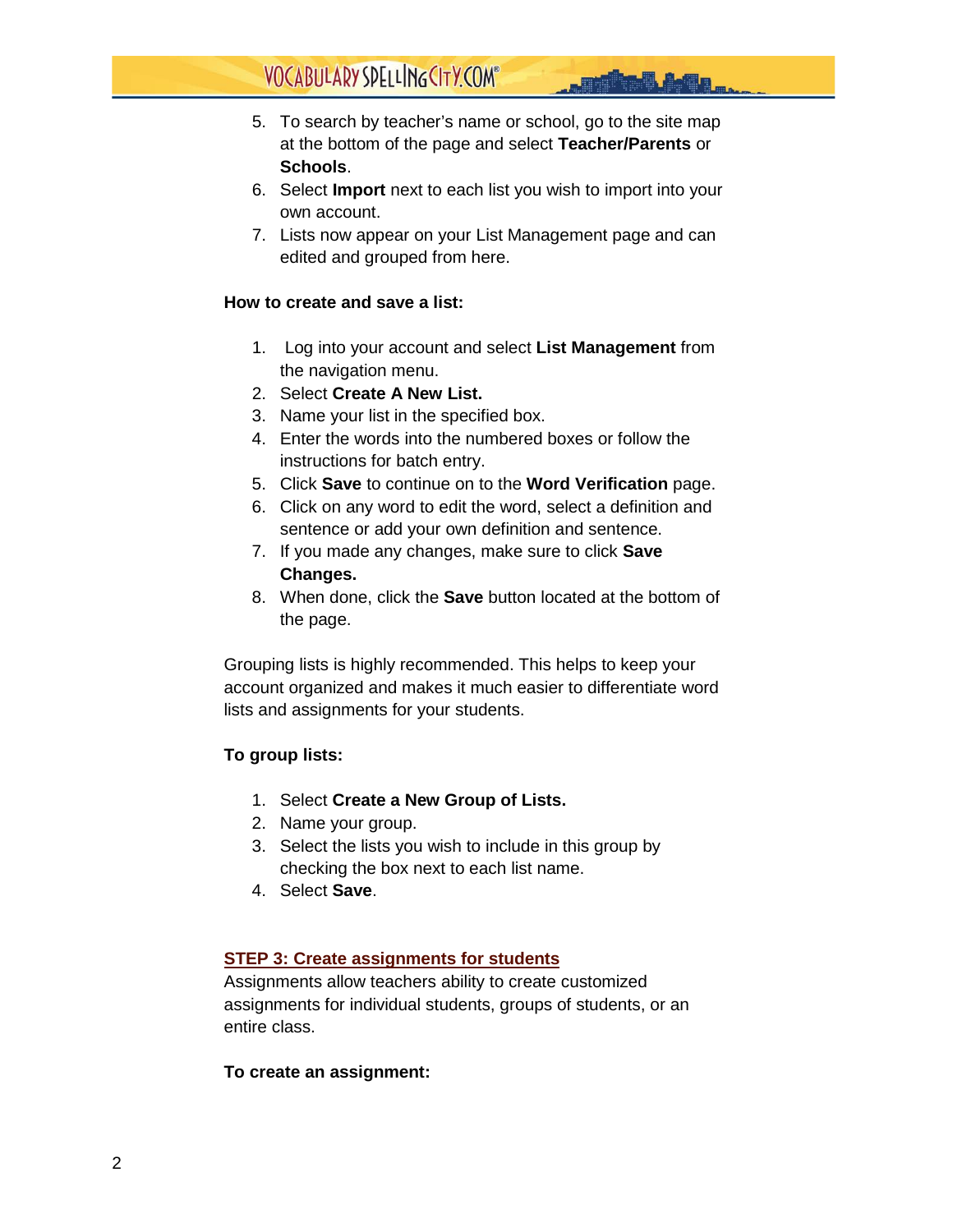## VOCABULARY SPELLING CITY.COM®

- 1. Log into your account and select **Assignments** from the navigation menu.
- 2. Select **Create A New Assignment**. Use the 4 Step Assignment Wizard:
	- a. Step 1: Select the list you wish to create the Assignment for.
	- b. Step 2: Select the activities you wish to include in the Assignment.
	- c. Step 3: Select which students you wish to assign the Assignment to.
	- d. Step 4: Complete the Assignment details.

When students log into their accounts they will see their Assignments on the Home Page. Assignments can also be used with the VocabularySpellingCity app.

## **STEP 4: Grading and Reports**

**Grading & Reports** is where graded spelling and vocabulary tests, student activity data on the learning activities, and a variety of reports can be found. Additionally, you can grade student writing form Grading & Reports. Log into your account and select Grading & Reports from the navigation menu to access this information.

## **To view student activity-**

- 1. Log into your account and select **Grading & Reports** from the navigation menu.
- 2. To view data from a learning activity click on **View Student Activity**.
- 3. Narrow viewing options by making your selections for Time Frame, Activity, List, and Student/Group.

## **To view student assignments-**

- 1. Log into your account and select **Grading & Reports** from the navigation menu.
- 2. To view data from an assignment click on **View Student Assignment.**
- 3. Narrow viewing options by making your selections for Time Frame, Assignment/Group, and Student/Group.
- 4. Make your selections for Students, Lists, Format, Tests and Student Name.